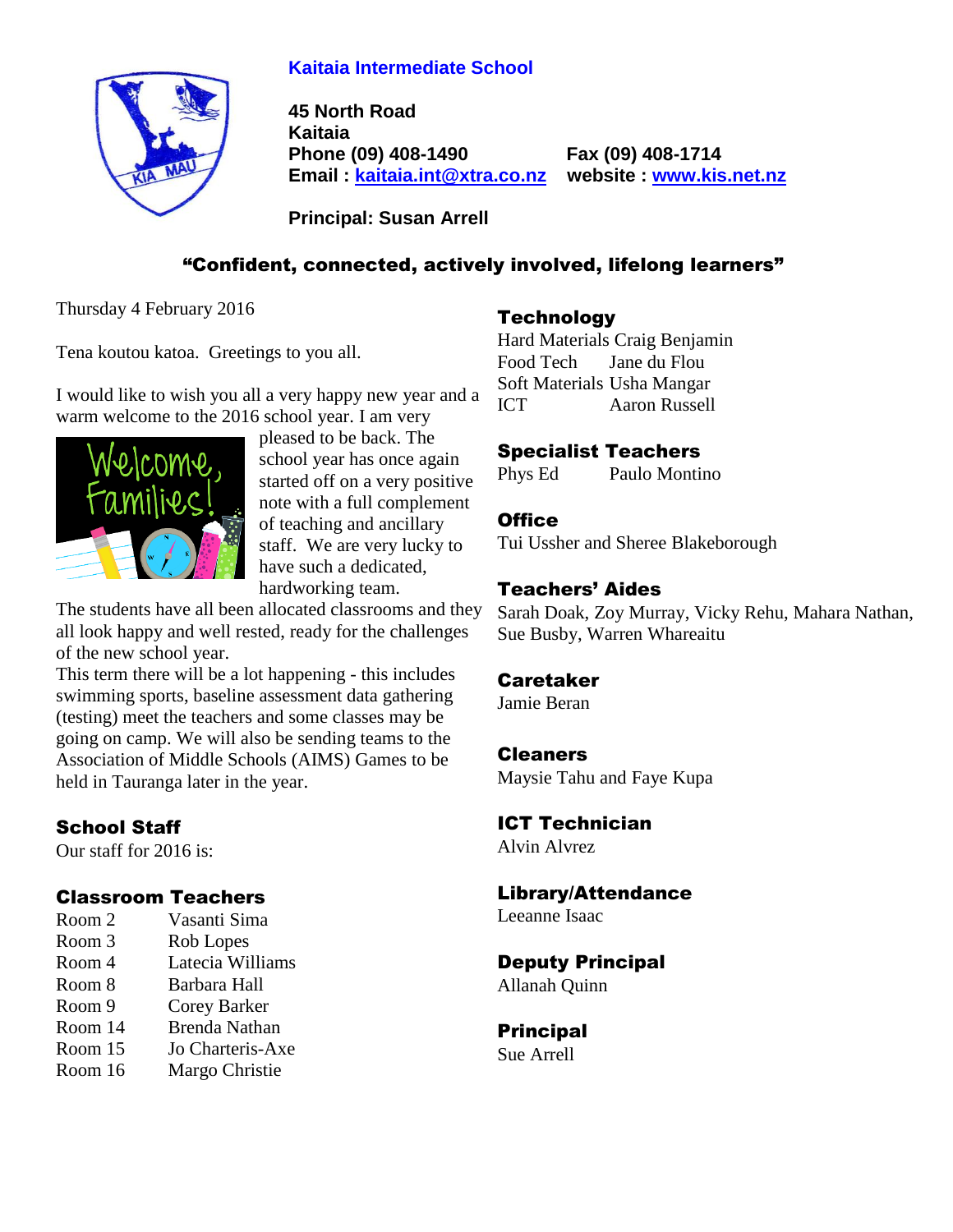## Resource Teacher of Maori (R.T.M)

Otiria Job

## Resource Teachers of Learning & Behaviour (RTLB)

Justine Gamble Emily Davey Keryn Doak Suzanne Kennedy Michele Meyer Susan Stanaway

## Social Worker in School (SWIS)

Anna Tan will be here Tuesdays & Fridays.

## Positive Behaviour for Learning (PB4L)

At Kaitaia Intermediate School we develop positive relationships and become successful learners by:

- Staying, *safe*
- Showing *respect,* and
- Being *responsible*

These expectations encompass everyone who works and learns here. We have the same expectations for staff and visitors to the school as we do for the students. We also have the expectation that everyone will carry these expectations to all aspects of their lives. I have spoken to the Y8's asking them to ensure that they carry these values with them when they move on to secondary school and beyond.

Our focus for weeks 1 and 2 is Courtesy – Using Your **Manners** 

## Valentine's Day Mufti



On Friday 12 February we are holding our first mufti day for the year. This is the students' first opportunity to dress up and have some fun. The theme is to wear pink, red, hearts and things to do with romance. There will be prizes for the most imaginative students who dress to the theme. The cost to wear mufti is

\$2.00 and there is no charge if students choose to wear the school uniform as usual. The proceeds will go towards our Tumeke prizes at the end of the term

# Whanau Hui (Open Day) at KIS

We are holding a Whanau Hui on a Saturday 26 February. This is to enable parents/caregivers/whanau to visit the school, and meet their child's teacher in the classroom. The beginning of the year reports will also be handed out at this time. There will be complimentary barbecued sausages.

The technology teachers will also be available to meet with in their classrooms. This will be an ideal opportunity for you to have a look through the technology block. The day will start at 10 a.m. and conclude at 1 p.m. This day will count as a school day and your child will need to attend with an adult to be marked present.

## School Photos 24 February

The school photos are scheduled to take place on Wednesday 24 February. You will receive more information closer to the date.

## KIS Honours

The honours system at KIS has been set up to reward our pupils for participating and achieving in a range of activities. We will be encouraging all students to work towards achieving honours in at least one of the four areas.

## Dux 2016

If your child wishes to be considered for Dux it is important that they enter the University of New South



Wales exams which will be held over the year. All children are encouraged to take part in these external exams as it allows them to measure their achievement against their peers nationwide. The forms asking for

expression of interest, are attached to this newsletter

## Mathex and Lit Quiz

Opportunities will also be given to students with a



competition…and those with a passion for literature to enter the Lit Quiz team to **CALM** Intermediate School.

passion for maths to enter the Mathex

## Second Hand Uniforms

If parents have items for sale, please bring them into the office with a price, name and contact details attached.

## Duffy Books

The first Duffy Books for this year will soon arrive in the school. The children will select four titles and they will receive two of these books towards the end of the term.